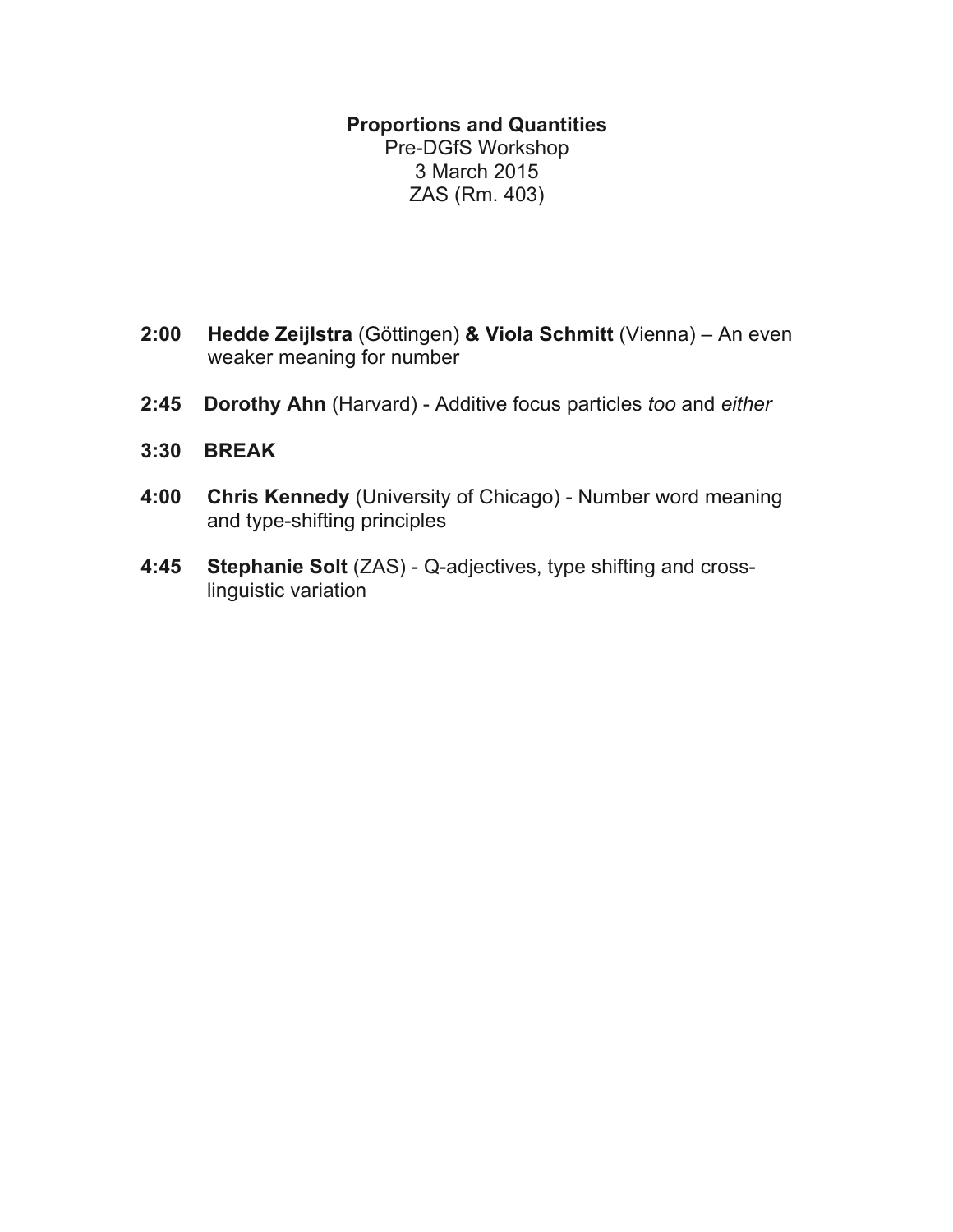#### Hedde Zeijlstra & Viola Schmitt An even weaker meaning for number

Point of departure and sketch of proposal  $[8, 9]$  $[8, 9]$  show that classical theories of plurality, which take DPs with morpho-syntactically singular NP to involve quantification over atomic individuals and DPs with morpho-syntactically plural NP to involve quantification over non-atomic (plural) individuals are too strong. They propose an alternative treatment that has three components: (i) number is interpreted as a sister of an individual-denoting constituent – accordingly, any reflex of number on other constituents is the result of syntactic agreement with that interpretable occurrence. If the DP is quantificational, number is interpreted in the sister position of the trace left by QR of that DP. (ii) sg introduces a PS that its sister denotes an atom, pl is the total identity function on *De*, as in (1). Speakers adhere to *maximize PS* (cf. [\[4\]](#page-0-2)), accordingly, they will use the singular whenever possible. What is traditionally thought of the "semantic contribution" of the plural is thus merely the result of implicature (or implicated presupposition) based on the hearer's assumption that whenever a speaker uses the plural, this is the strongest she could felicitously utter.

(1) 
$$
[\![\mathbf{SG}]\!] = \lambda x_e : x \, is \, an \, atom.x \qquad [\![\mathbf{PL}]\!] = \lambda x_e.x
$$

We argue that this treatment is still too strong and depart from it in two respects. (i) Rather than introducing a restriction on individuals, the PS triggered by the singular makes reference to the potential extension of the restrictor-set. (ii) The singular merely presupposes that the restrictor-set *could* be a singleton containing only an atom, (2).

(2) Let S be a sentence containing an NP marked singular,  $\alpha$ . [S] is defined iff there is a situation  $s \in \llbracket S \rrbracket$  where  $\llbracket \alpha \rrbracket^s = 1$  and  $\llbracket \alpha \rrbracket^s \subseteq \{x | \forall y [y \le x \rightarrow y = x]\}.$ 

**Point of departure** [\[8,](#page-0-0) [9\]](#page-0-1) falsely predict there to be no difference between the simplex case in (3a) and the NP-conjunction in (3b). However, if I talked to two children in total, one girl and one boy, (3b) with plural-marking on the NP is ill-formed. If, on the other hand, I talk to three children in total,  $(3c)$  is fine.

- (3) a. There were three children at the party. I talked to two girls.
	- b. There were three children at the party.  $#$  I talked to two boys and girls.
	- c. I saw four children at the party. I talked to three boys and girls.

Note that proposals such as [\[10\]](#page-0-3) and [\[1\]](#page-0-4) which, as opposed to [\[8,](#page-0-0) [9\]](#page-0-1) view the plural to have more content than the singular, cannot the examples in (3), either, as they do not predict there to be a difference between  $(3b)$  and  $(3c)$ .

Proposal Assume, for the sake of simplicity, that *and* in these contexts simply denotes set-union, but that the existential import of determiners can distribute over the individual conjuncts (for more discussion cf.  $[6]$ ,  $[5]$ ). None of the sentences in  $(3b)$ ,  $(3c)$  can be underlyingly elliptical, as that would require my talking to more people than were present at the party. Then the minimal pair in (3b), (3c) suggests that the plural cannot be used whenever a singular extension of the NP would still yield a potentially true sentence. This is the case in  $(3b)$  – if there is only one boy in the situation and only one girl,  $(3b)$ could still has a chance of being true. In (3c) on the other hand we cannot conclude for each NP that a singleton-extension would yield a potentially true sentence (if both NPs would have singleton extensions, it wouldn't). Reversing the picture, this means that singular presupposes that a singular extension of the NP would yield a potentially true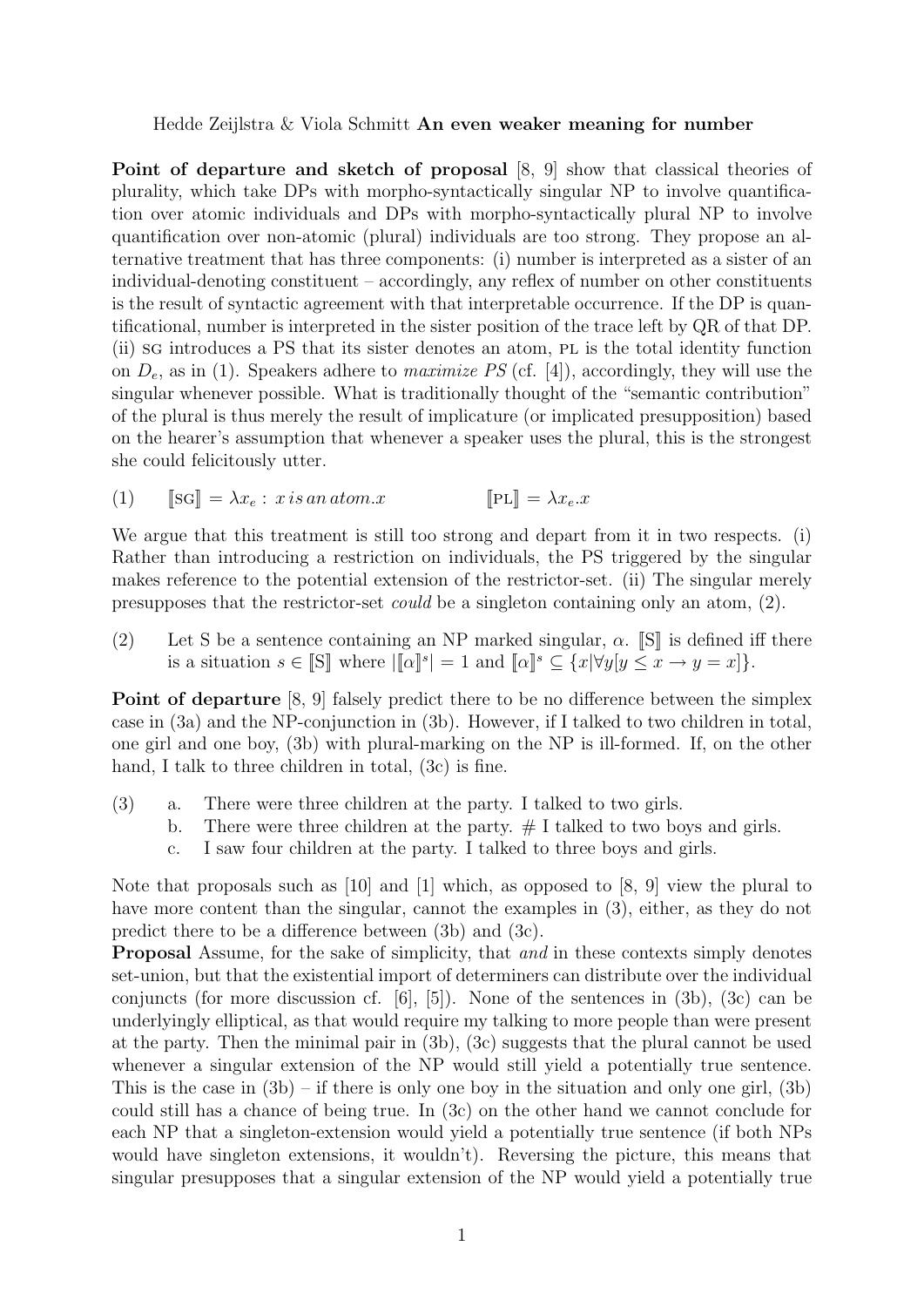sentence – essentially what is captured in (2).

Since the meaning of *two* requires that its domain of quantification contains minimally two members, *two* (in English) can never be combined with a singular NP as in (4a). But this raises questions for conjunctions. Why are (4b) and (4c) out under our proposal, even if their joint denotation is a non-singleton set?

- $(4)$  a.  $*$ I saw two boy.
	- b. \*I saw two boy and girl.
	- c. \*I saw two boy and girls.

The easiest explanation would be one that appeals to the observation by [\[3\]](#page-2-0) that in a coordinate structure, each coordinate must be licensed individually in the position of the coordinate structure – which, given the ungrammaticality of (4a) would rule out both (4b) and (4c). However, this condition does not extend to (all) cases of non-Boolean conjunction (of which the present cases form a subset), an additional explanation is needed. We submit that the condition in [\(2\)](#page-0-7) is passed on by the operation denoted by *and*: Nothing *a priori* excludes that the union of two singleton sets yields a singleton set, too, and when conjoining two singular NPs, the resulting complex NP will also carry the presupposition in [\(2\)](#page-0-7) above- which explains why (4b) is bad. If, however, *and* passes on the semantic contribution of number marking on its NP-conjuncts, then (4c) can be ruled out because that contribution is not identical – in other words, (4c) is ruled out by a version of the old idea that only similar (semantic or syntactic) categories can be coordinated, [\[7\]](#page-2-1), [\[2\]](#page-2-2), [\[11\]](#page-2-3).

The proposal in its present form makes the correct predictions also for other cases. English *every* selects for singular, and indeed (5) will not be necessarily false if only a single lawyer exists. By the same reasoning, (5b) is ruled out because the singular requires that the sentence would also be true if the restrictor set were a singleton – but this is incompatible with the selectional requirements of *meet* (no non-atomic individual can be obtained from a singleton set).

- (5) a. I talked to every lawyer in this room.
	- b. \*Every lawyer met.

It also predicts there do be a difference between singular and plural indefinites, which seems desirable in light of contrasts such as (6).

- (6) a. In Rome I saw no pope
	- b.  $\#$  In Rome, I saw no popes.
- [1] Donka F. Farkas and Henriëtte E. de Swart. The semantics and pragmatics of plurals. *Semantics and Pragmatics*, 3(6):1–54, March 2010. [2] Peter Geach. A Program for Syntax. *Synthese*, 22:3–17, 1970.
- <span id="page-2-2"></span><span id="page-2-0"></span>
- [3] Grant Goodall. Parallel structures in syntax. Cambridge University Press, Cambridge, 1987.<br>[4] Irene Heim. Artikel und Definitheit. In Arnim von Stechow and Dieter Wunderlich, editors, Semantik: Ein interna-
- *tionales Handbuch der zeitgen¨ossischen Forschung*, pages 487–535. de Gruyter, Berlin, 1991.
- [5] Caroline Heycock and Roberto Zamparelli. Friends and colleagues: Plurality, coordination, and the structure of DP.<br>Natural Language Semantics, 13(3):201–270, 2005.
- *Natural Language Semantics*, 13(3):201–270, 2005. [6] Manfred Krifka. Boolean and non-boolean 'and'. In L´aszl´o K´alm´an and L´aszl´o P´olos, editors, *Papers from the Second Symposium on Logic and Language*, pages 161–188, Budapest, 1990. Akadémiai Kiadó.<br>[7] John Ross. *Constraints on variables in syntax*. PhD thesis, Massachusetts Institute of Technology, 1967.
- <span id="page-2-1"></span>
- [8] Uli Sauerland. A new semantics for number. In *Proceedings of SALT 13*, pages 258–275, Cornell University, Ithaca, NY, 2003. CLC Publications.
- [9] Uli Sauerland, Jan Andersen, and Kazuko Yatsushiro. The plural is semantically unmarked. In Stephan Kepser and Marga Reis, editors, *Linguistic Evidence*, pages 413–434. Mouton de Gruyter, Berlin, 2005.
- [10] Benjamin Spector. Aspects of the pragmatics of plural morphology: On higher-order implicatures. In Uli Sauerland and Penka Stateva, editors, *Presuppositions and Implicatures in Compositional Semantics , 2007.* Palgrave-Macmillan, 2007.
- <span id="page-2-3"></span>[11] Edwin Williams. Across-the-board rule application. *Linguistic Inquiry*, 9(1):31–43, 1978.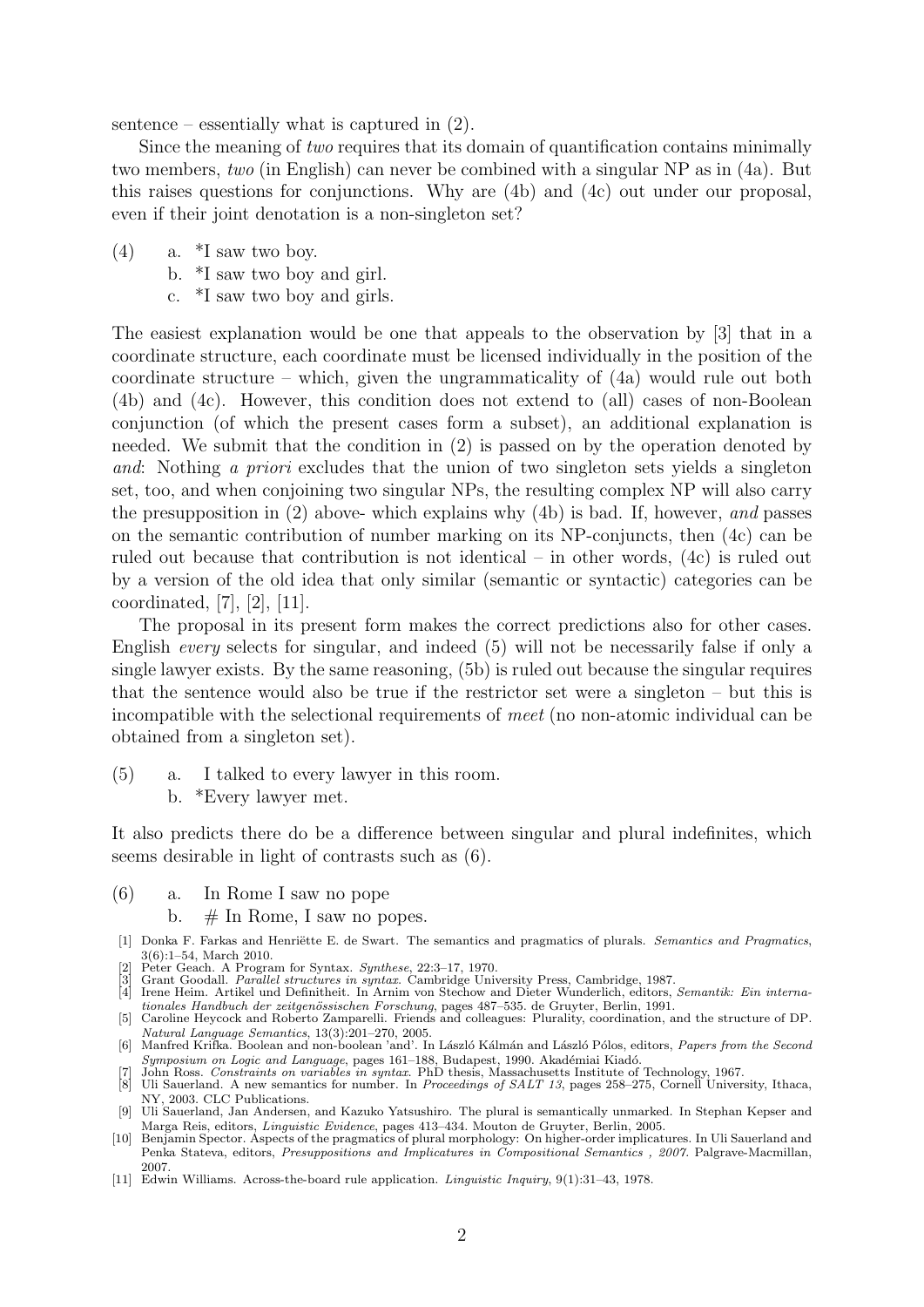### **Dorothy Ahn** (Harvard) **Additive focus particles** *too* **and** *either*

It has long been assumed that additive focus particles *too* and additive *either* are presuppositional, meaning that they do not add to the truthconditional meaning of the sentence they adjoin to, and only contribute an additive presupposition that some other parallel proposition is true. This talk argues that *too* and *either* do add to the truth-conditional meaning of the host sentence by adding a conjunction and a disjunction, respectively, where the conjoined (or disjoined) element is an anaphor that refers to some discourse or contextual antecedent. Some advantages of this proposal are discussed, looking at the NPI intervention effects of *too* (Homer 2008, Chierchia 2013) and the NPI nature of additive *either* (Rullmann 2003, Levinson 2008).

# **Chris Kennedy** (University of Chicago) **Number word meaning and type-shifting principles**

The analytical history of number words is the story of a syntactic mistake. Numerals have been variously thought to be determiners, adjectives, and names, and have correspondingly been given semantic analyses as existential quantifiers, relations between sets, cardinality predicates and singular terms, but none of these analyses support a fully satisfactory account of the complex range of semantic and pragmatic properties that numerals display. In this talk, I argue that numerals are properly analyzed as members of the category of degree expressions, which includes comparatives, intensifiers and other kinds of quantity terms, and that they denote second order properties of quantities. I support this analysis by showing that it supports a comprehensive account of a diverse range of facts, and explore the consequences of the proposal for the distribution and interpretation of numerals given standard assumptions about typeshifting operations.